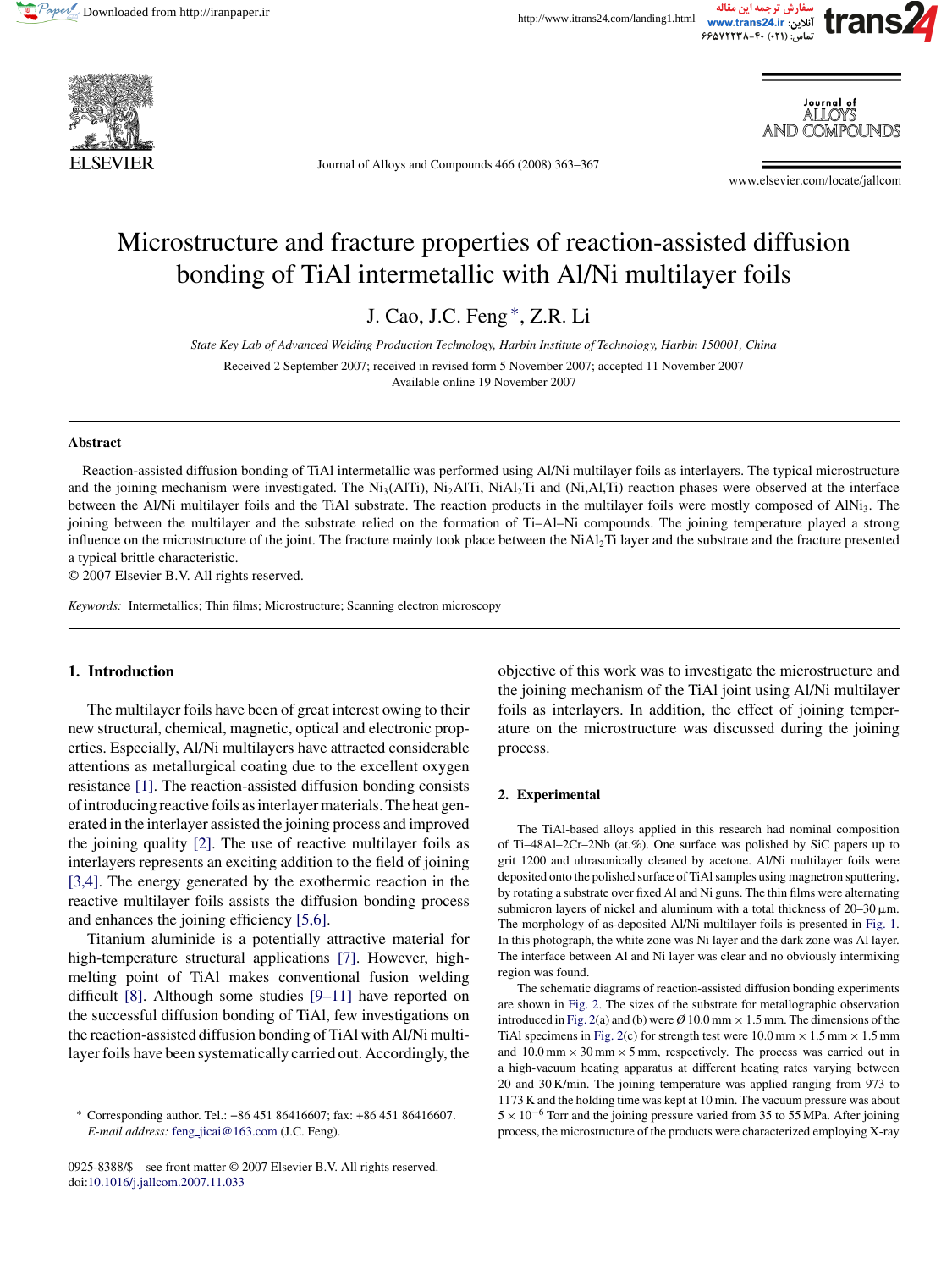<span id="page-1-0"></span>364 *J. Cao et al. / Journal of Alloys and Compounds 466 (2008) 363–367*



Fig. 1. The microstructure of the as-deposited Al/Ni multilayer foils.

diffraction (XRD) and scanning electron microscopy (SEM) with electron probe X-ray microanalysis (EPMA). Strength tests were performed at a constant speed of 0.5 mm/min by a universal testing machine (Instron 1186).

## **3. Results and discussion**

The reaction characteristics in term of the reaction heat and ignition temperature were important factors to evaluate the multilayer foils. In order to release the residual stress, it was necessary for the reaction products to be homogeneous with the substrates in physical and chemical properties. The properties of Al–Ni products, which were similar to those of TiAl substrate, and the low-ignition temperature of Al–Ni system (similar with Ti/Al multilaye[r\[12\]\)](#page-4-0) led to the selection of the Al/Ni multilayers for the joining. The contents of Al and Ni in the multilayer foils were selected to achieve the highest heat of reaction and the best-assisted effect. It was well acknowledged that the  $A1_3Ni$ or Al9Ni2 phases were the first products in the reaction of Al/Ni multilayer foils and the reaction was exothermic [\[13–15\]. A](#page-4-0)fter the total consume of Al, these Al-rich products may react with residual Ni to form AlNi. If some amounts of unreacted Ni still existed, the AlNi may further reacted with Ni to form AlNi<sub>3</sub>. Because the reactions to form AlNi and AlNi<sub>3</sub> were both exother-



Fig. 2. Schematic diagram of the experiment for (a, b) metallographic observation and (c) strength test.

| Table 1                                                                     |
|-----------------------------------------------------------------------------|
| Composition analysis of the different microstructural elements of the joint |

| Zone           | Color         | Composition $(at,\%)$ |        |       | Phase                |
|----------------|---------------|-----------------------|--------|-------|----------------------|
|                |               | Ti                    | Al     | Ni    |                      |
| A <sub>1</sub> | Dark          | 35.14                 | 32.71  | 32.15 | (Ni, Al, Ti)         |
| A <sub>2</sub> | Grey          | 23.33                 | 52.51  | 24.16 | NiAl <sub>2</sub> Ti |
| B              | Grayish-white | 23.42                 | 26.83. | 49.75 | Ni <sub>2</sub> AlTi |
| $\mathsf{C}$   | White         | 18.53                 | 19.37  | 62.10 | $Ni_3(AITi)$         |
| D              | Light         |                       | 25.67  | 74.33 | AlNi <sub>3</sub>    |
| E              | Grayish-white |                       | 49.74  | 50.26 | AlNi                 |

mic, the ratio of the Al to the Ni layer thickness was adjusted to produce a 1:3 atomic ratio.

[Fig. 3](#page-2-0) depicts the representative microstructure of the joint of TiAl using Al/Ni multilayer foils as interlayers (Fig. 2(a) type). The joining process was performed at 973 K for 10 min. The integral microstructure of the joint is shown in [Fig. 3\(a](#page-2-0)). The reaction-assisted diffusion bonding of TiAl intermetallics was successfully achieved under these parameters. The porosity, which was inevitable, using powder compacts as interlayers, was not observed in the reaction products. Both Al and Ni in the foils took part in the reaction and no original multilayer structures were represented. The interfacial microstructure is shown in [Fig. 3\(b](#page-2-0)). Complex reaction phases were observed at the interface. According to EPMA results (shown in Table 1) of the joint, it was noted that the dark reaction layer (Layer A) consisted of two phases. The main phase  $(A_1)$  was confirmed to be  $NiAl<sub>2</sub>Ti$  and the other grey phase  $(A<sub>2</sub>)$  was  $(Ni, A1, Ti)$  compound. The grayish-white reaction layer (Layer B) was composed of Ni2AlTi phase. The white layer (Layer C) at the interface was  $Ni<sub>3</sub>(AlTi)$  phase. Though the reaction in the Al/Ni foils was insufficient, the assisted effect of the reaction heat was significant because the direct diffusion bonding without the foils failed under these parameters. The light granular structures (Zone D) were AlNi<sub>3</sub> phases and large amounts of grayish-white phases (Location E) were AlNi phases. Although the Al/Ni atomic ratio in the foil was 1/3, the predominant phase in [Fig. 3](#page-2-0) appeared to be AlNi. The non-equilibrium and insufficient reaction derived from the heat transfer to the substrate resulted in this special phenomenon. The magnification microstructure at the joining interface is presented in [Fig. 3\(c](#page-2-0)). The sound joining regions were obtained under these parameters. However, the unbonded regions at the interface indicated the existence of unsatisfied joining zone.

The X-ray diffraction patterns of the reaction products and as-deposited multilayer foils are presented in [Fig. 4.](#page-2-0) For asdeposited multilayer, Al and Ni were detected in the diffraction results and no compounds of Ni–Al systems existed. The results were in good agreement with the microstructure in Fig. 1. After the reaction in the multilayer foils was completed,  $AlNi<sub>3</sub>$  was the main reaction products. It was noted that the reaction was carried out in a freestanding foil without substrate. Therefore, the reaction in the freestanding foil was performed completely. In addition, a small amount of AlNi phase was identified and no peaks of unreacted multilayers were detected in the reaction products.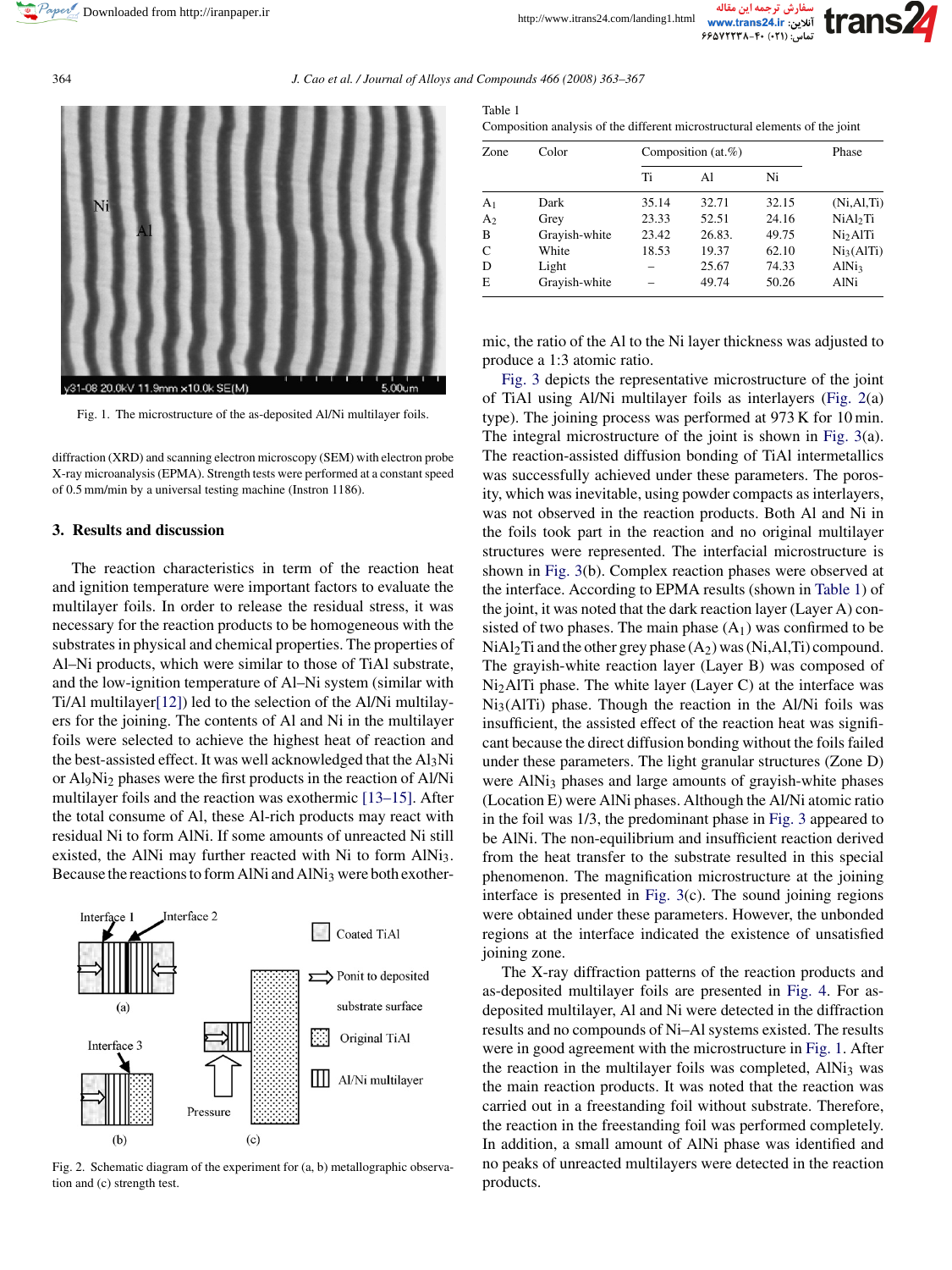

*J. Cao et al. / Journal of Alloys and Compounds 466 (2008) 363–367* 365

<span id="page-2-0"></span>

Fig. 3. Back-scattered electron images of the joint microstructure (973 K, 10 min, [Fig. 2\(a](#page-1-0)) type) (a) integral microstructure (b) near the substrate and (c) at the interface between the multilayers.

From the above analysis in Fig. 4, it was observed that there were some unbonded zones at the interface. The highjoining temperature was applied to increase the joining quality. The microstructure with a higher joining temperature is shown in Fig. 5 [\(Fig. 2\(a](#page-1-0)) type). The joint processed at 1173 K presented nearly invisible interfaces and almost no deficiency was observed. The reaction and diffusion in the multilayer foils was enough and the reaction products were homogenous. The interfacial reaction layer was thicker than that of low-joining temperature. The high temperature led to the sufficient reaction in the foils. At high temperature, the Ni-rich phase reacted with AlNi to form AlNi<sub>3</sub>. Thus, the reaction products were AlNi<sub>3</sub> and only a small amount of Ni-rich phase was found at the interface.

There were two series of interfaces in the joint shown in Figs. 3 and 5. One interface lied between the Al/Ni multilayer





Fig. 4. X-ray diffraction pattern of the reaction products and as-deposited multilayers.



Fig. 5. Back-scattered electron images of the joint microstructure with higher joining temperature (1173 K, 10 min, [Fig. 2\(a](#page-1-0)) type).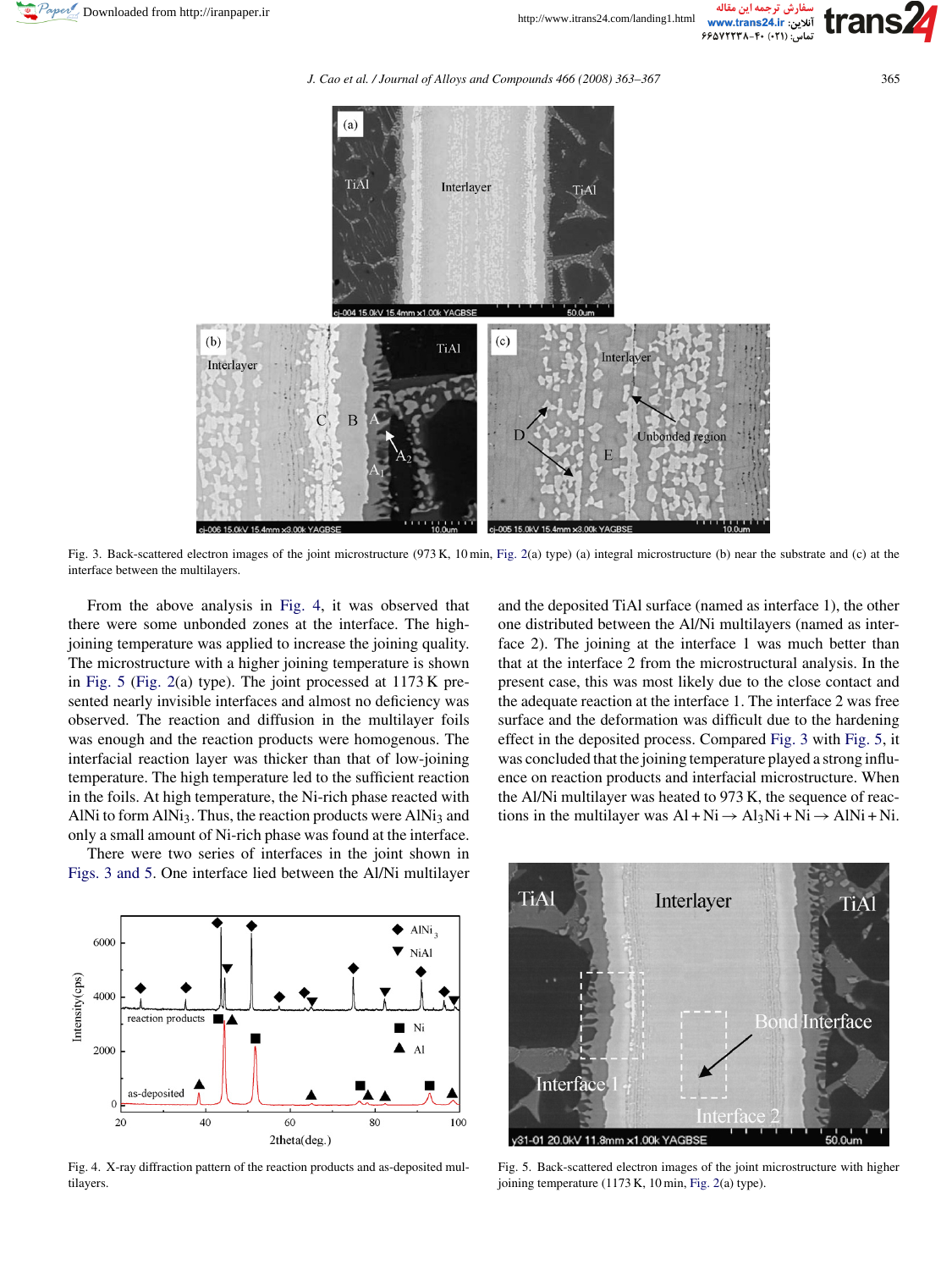## <span id="page-3-0"></span>366 *J. Cao et al. / Journal of Alloys and Compounds 466 (2008) 363–367*



Fig. 6. Back-scattered electron images of the joint microstructure using original TiAl (1173 K, 10 min, [Fig. 2\(b](#page-1-0)) type).

Thus the reaction products consisted of large amounts of AlNi phase. When the multilayer was heated to 1173 K, the reaction AlNi + Ni  $\rightarrow$  AlNi<sub>3</sub> occurred and AlNi<sub>3</sub> phase was observed in the final products.

The simplification of the joining process is necessary in order to apply this method more widely. Depositing on the substrate is difficult to accomplish when the actual components have complex shape and huge dimension. Hence, the application

of freestanding multilayer foils in diffusion bonding and the investigation on the interface between the Al/Ni multilayer and original TiAl substrate (named as interface 3) are meaningful. The type of joint in [Fig. 2\(b](#page-1-0)) is designed to compare the interface 3 with the interface 1 and the microstructure of this joint type is presented in Fig. 6. The reaction-assisted diffusion bonding of TiAl was successfully realized under the same parameters applied in [Fig. 5. T](#page-2-0)he sufficient reaction in the multilayer and the homogeneous reaction products were observed. The structure of the interface 1 was similar to that shown in [Fig. 3. H](#page-2-0)owever, there were some unbonded regions observed at the interface 3. At the interface 3, the thorough reaction took place and thick reaction layer was produced. Due to the relatively poor surface contact, the heat transfer from the multilayer to the substrate was smaller than that at the interface 1. The main heat loss for the reactionassisted process was the heat transfer to the substrate. Thus, the heat was concentrated in a very narrow region at the interface and the assisted effect of the foils was obvious. The reaction in the multilayer foils in the interface 3 side was sufficient and no unreacted Ni was observed at the interface 3.

In order to investigate the influence of the interface 1 and interface 3 on the joining quality, the quality test shown in [Fig. 2\(c](#page-1-0)) was carried out. Fig. 7 gives the SEM photographs of fracture surfaces joined with Al/Ni multilayers. The average shear strength of the joint was about 160 MPa. The overall fracture path is shown in Fig. 7(a). The fracture path was determined by combining the microstructural observation with composition



Fig. 7. Micrograph of fracture surface (a) overall fracture path, (b) at the interface 3 and (c) at the interface 1.